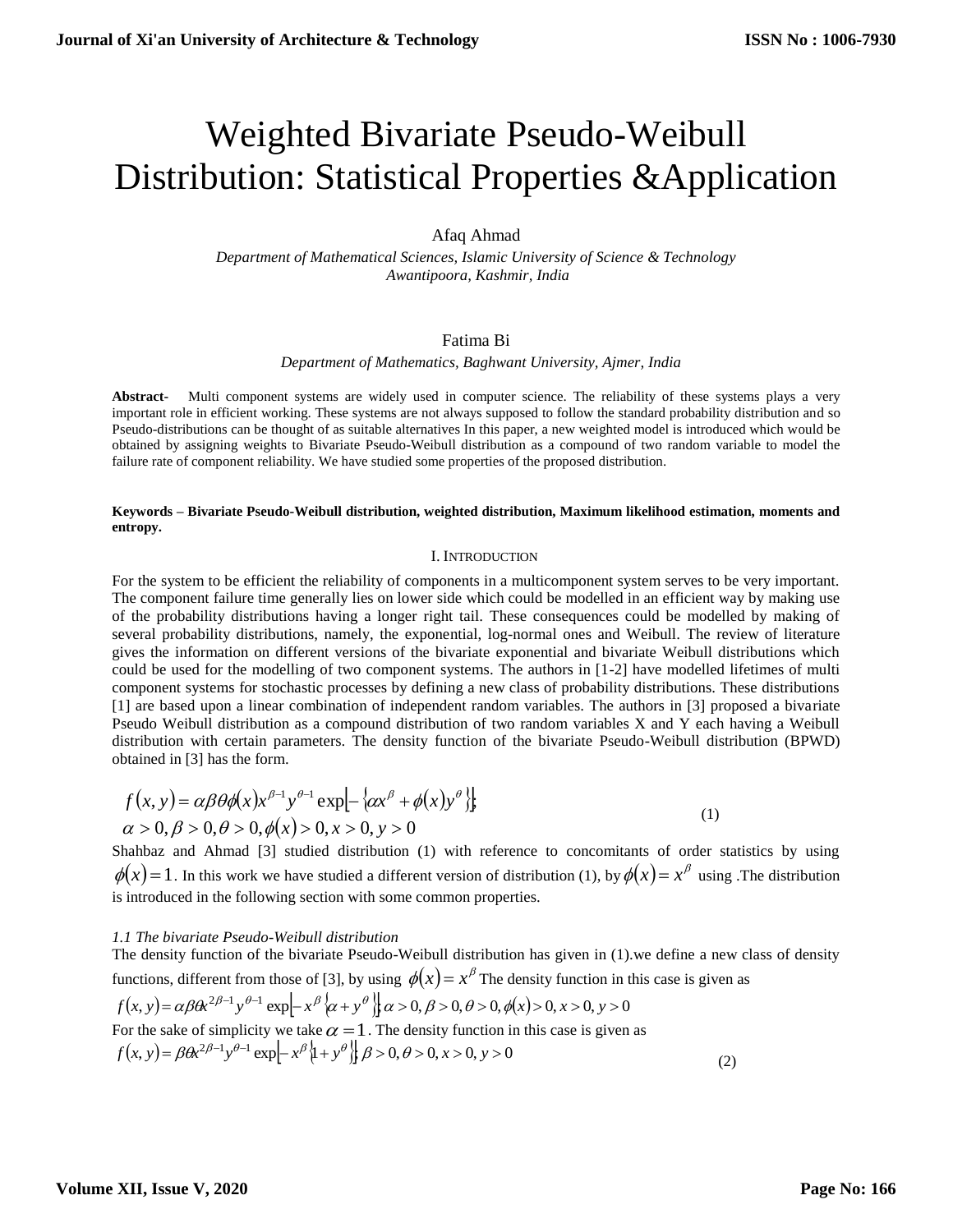### II. WEIGHTED BIVARIATE PSEUDO-WEIBULL DISTRIBUTION

Weighted distribution theory gives an integrated method to study with model design and data interpretation problems. Weighted distributions arise commonly in studies connected to reliability, survival analysis, analysis of family data, biomedicine, ecology and several other areas, see Stene (1981) and Oluyede and George (2002). Several authors would have been presented important consequences on weighted distributions. Rao (1965) had presented a unified model of weighted distribution and known several sampling situations which can be shown by weighted distributions. These situations occur when the recorded observations cannot be considered as a random sample from the original distributions. This imply in some cases it is not likely to work with a random sample from population. Zelen (1974) presented weighted distribution to represent what is called as a length-biased sampling. Patil and Ord (1976) studied a size biased sampling and related invariant weighted distributions. Gupta and Tripathi (1996) studied the weighted version of the bivariate logarithmic series distribution, which has applications in many fields such as: ecology, social and behavioural sciences. Ahmed et al (2016) discussed length biased weighted lomax distribution with its applications.

To existent the idea of a weighted distribution, suppose that *X* and *Y* are nonnegative random variables with its probability density function (pdf)  $f(x, y)$ , then the p.d.f. of the weight random variables  $\left. XY_{w}\right.$  is known by

$$
f_w(x, y) = \frac{w(x, y)f(x, y)}{E(w(x, y))}; x \ge 0
$$
\n(3)

where  $w(x, y)$  be a non-negative weight function. Depending upon the choice of the weight function,  $w(x, y)$  we have different weighted models. The weighted bivariate Pseudo-Weibull distribution is found by taking the weights  $(xy)^c$ *xy* to the bivariate Pseudo-Weibull distribution. In this paper, the weighted bivariate Pseudo-Weibull distribution is proposed with pdf

$$
f(x, y) = \frac{\beta \theta x^{2\beta + c - 1} y^{\theta + c - 1} \exp[-x^{\beta} \{1 + y^{\theta}\}]}{\Gamma\left[\frac{c}{\theta}\right] \Gamma\left[2 + \frac{c}{\beta} - \frac{c}{\theta}\right]}, \text{ where } \int_{0}^{\infty} \int_{0}^{\infty} f(x, y) = 1
$$
 (4)

### *2.1 The Moment generating function*

The moment generating function of (4) is obtained as follows:

$$
M_{X,Y}(t_1, t_2) = E\{\exp(t_1 X + t_2 Y)\}
$$
  
\n
$$
= \int_{0}^{\infty} \int_{0}^{\infty} \exp(t_1 x + t_2 y) f(x, y) dx dy
$$
  
\n
$$
= \int_{0}^{\infty} \int_{0}^{\infty} \exp(t_1 x + t_2 y) \frac{\beta \alpha^{2\beta + c - 1} y^{\beta + c - 1}}{\Gamma(\frac{c}{\theta}) \Gamma(2 + \frac{c}{\beta} - \frac{c}{\theta})} dx dy
$$
  
\n
$$
= \frac{\beta \theta}{\Gamma(\frac{c}{\theta}) \Gamma(2 + \frac{c}{\beta} - \frac{c}{\theta})} \int_{0}^{\infty} e^{t_2 y} y^{\beta + c - 1} \int_{0}^{\infty} e^{t_1 x} x^{2\beta + c - 1} \exp[-x^{\beta} \{1 + y^{\theta}\}] dx dy
$$
\n(5)

Now expanding  $e^{t_1x}$  in a power series we have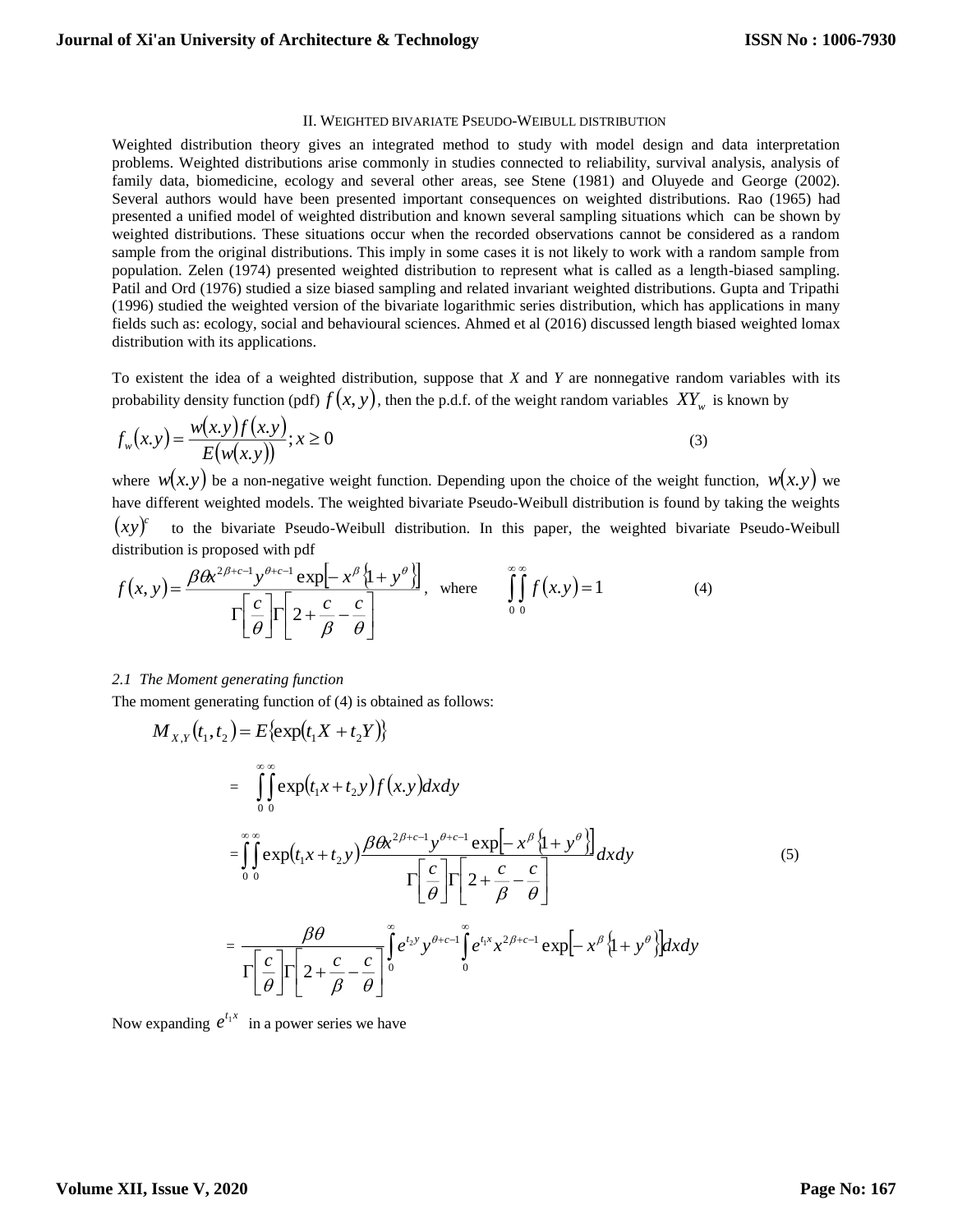$$
M_{X,Y}(t_1,t_2) = \frac{\beta \theta}{\Gamma\left[\frac{c}{\theta}\right]}\Gamma\left[2 + \frac{c}{\beta} - \frac{c}{\theta}\right]_0^{\infty}e^{t_2y}y^{\theta+c-1}\left\{\sum_{p=0}^{\infty}\frac{t_1^p}{p!}\int_0^{\infty}x^{2\beta+p+c-1}\exp\left[-x^{\beta}\left\{1+y^{\theta}\right\}\right]dx\right\}dy
$$

Now simplifying the expression we get,

$$
M_{X,Y}(t_1,t_2) = \frac{\theta \left[2 + \frac{c+p}{\beta}\right]}{\Gamma\left[\frac{c}{\theta}\right] \Gamma\left[2 + \frac{c}{\beta} - \frac{c}{\theta}\right]} \sum_{p=0}^{\infty} \frac{t_1^p}{p!} \int_0^{\infty} e^{t_2 y} \frac{y^{\theta + c-1}}{\left(1 + y^{\theta}\right)^{\left(2 + \frac{c+p}{\beta}\right)}} dy
$$

Again expanding  $e^{t_2 y}$  in a power series, we have

$$
M_{X,Y}(t_1,t_2) = \frac{\theta \left[2 + \frac{c+p}{\beta}\right]}{\Gamma\left[\frac{c}{\theta}\right] \Gamma\left[2 + \frac{c}{\beta} - \frac{c}{\theta}\right]} \sum_{p=0}^{\infty} \frac{t_1^p}{p!} \sum_{p=0}^{\infty} \frac{t_2^q}{q!} \int_0^{\infty} \frac{y^{\theta+q+c-1}}{\left(1+y^{\theta}\right)^{2+\frac{c+p}{\beta}}} dy
$$

Now simplifying the expression we get, the moment generating function of weighted bivariate Pseudo-Weibull distribution is obtained as

$$
M_{X,Y}(t_1, t_2) = \frac{\Gamma\left[\frac{q+c}{\beta}\right]\Gamma\left[2 + \frac{c+p}{\beta} - \frac{c+q}{\theta}\right]}{\Gamma\left[\frac{c}{\theta}\right]\Gamma\left[2 + \frac{c}{\beta} - \frac{c}{\theta}\right]} \sum_{p=0}^{\infty} \sum_{q=0}^{\infty} \frac{t_1^p t_2^q}{p! q!}
$$
(6)

# *2.2. Conditional moments*

The marginal distribution of  $X$  and  $Y$  are obtained from (4) as

$$
f(x,\beta) = \frac{\beta \Gamma \left[\frac{c}{\theta} + 1\right] x^{\beta + c \left(1 - \frac{\beta}{\theta}\right) - 1} e^{-x\beta}}{\Gamma \left[\frac{c}{\theta}\right] \Gamma \left[2 + \frac{c}{\beta} - \frac{c}{\theta}\right]}
$$
(7)  
And 
$$
f(y,\theta) = \frac{\theta \Gamma \left[\frac{c}{\beta} + 2\right] y^{\theta + c - 1}}{\Gamma \left[\frac{c}{\theta}\right] \Gamma \left[2 + \frac{c}{\beta} - \frac{c}{\theta}\right] \left(1 + y^{\theta}\right)^{\left(2 + \frac{c}{\beta}\right)}}
$$
(8)

*2.3 Entropy*

The entropies of the distribution is defined as  $H(x, y) = E[-\ln\{f(x, y)\}]$ So for weighted bivariate Pseudo-Weibull distribution, the entropy is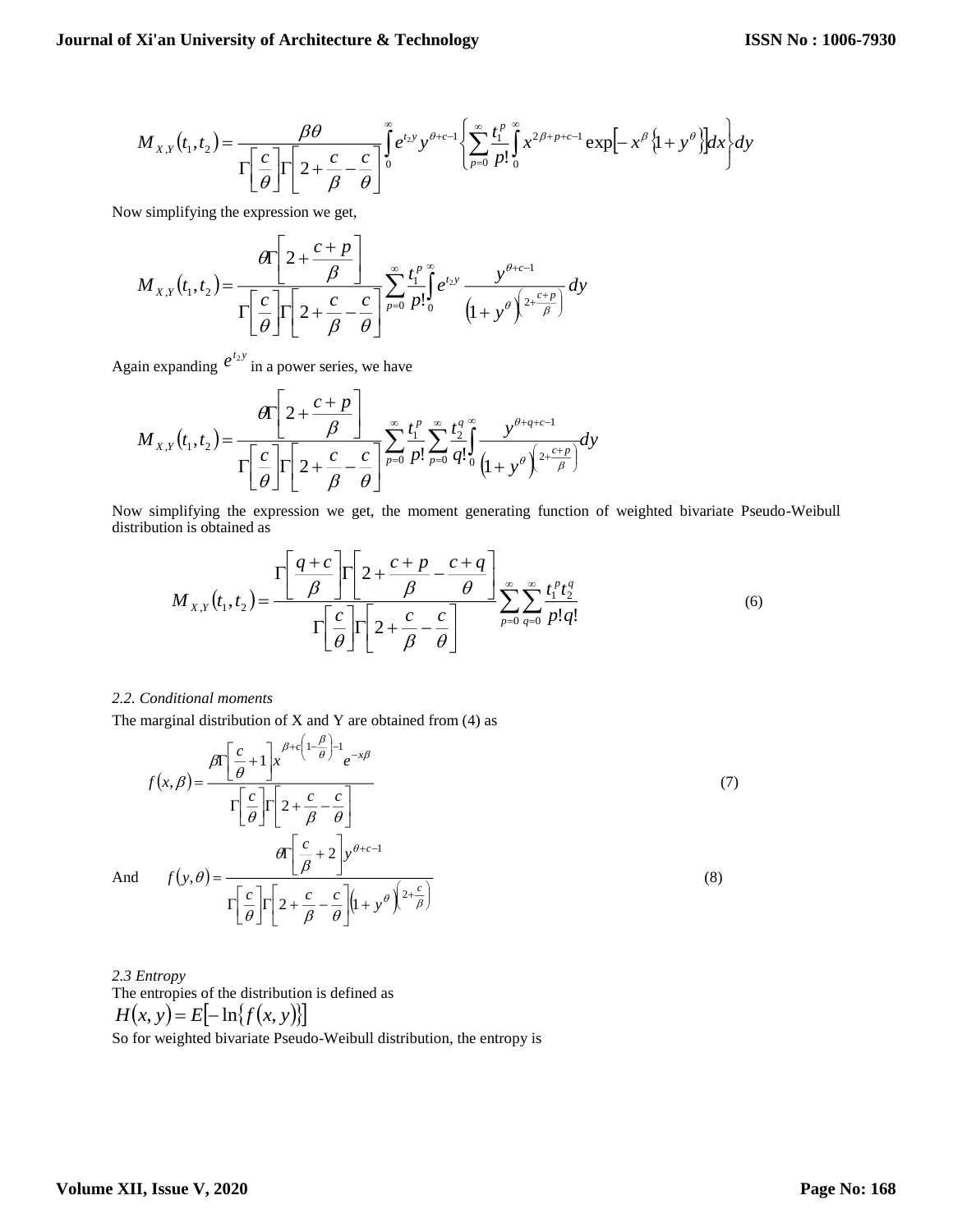$$
E[-\ln\{f(x,y)\}] = -E\ln\left[\frac{\beta\theta x^{2\beta+c-1}y^{\theta+c-1}\exp[-x^{\beta}\{1+y^{\theta}\}] }{\Gamma[\frac{c}{\theta}]\Gamma[2+\frac{c}{\beta}-\frac{c}{\theta}] }\right]
$$
  
= 
$$
-\log(\beta\theta) + \log\left[\Gamma\left(\frac{c}{\theta}\right)\Gamma\left(2+\frac{c}{\beta}-\frac{c}{\theta}\right)\right] - (2\beta+c-1)E[\log x] - (\theta+c-1)E[\log y] - E[-x^{\beta}\{1+y^{\theta}\}]
$$
  
(9)

Now evaluate various expectations

$$
E[\log x] = \int_{0}^{\infty} \int_{0}^{\infty} \log x f(x, y) dx dy, \quad E[\log y] = \int_{0}^{\infty} \int_{0}^{\infty} \log y f(x, y) dx dy
$$

$$
E[x^{\beta} \{1 + y^{\theta}\}] = \int_{0}^{\infty} \int_{0}^{\infty} x^{\beta} \{1 + y^{\theta}\} f(x, y) dx dy = \left(2 + \frac{c}{\beta}\right)
$$
(10)

Using the value (10) in (9) we get,

$$
E[-\ln\{f(x,y)\}] = -\log(\beta\theta) + \log\left[\Gamma\left(\frac{c}{\theta}\right)\Gamma\left(2 + \frac{c}{\beta} - \frac{c}{\theta}\right)\right] - (2\beta + c - 1)E[\log x] - (\theta + c - 1)E[\log y] - \left(2 + \frac{c}{\beta}\right)
$$
(11)

#### III. ESTIMATION OF PARAMETER

In this section, we derive the estimates of parameters of distribution by using the method of maximum likelihood estimation. The method of Maximum likelihood estimation is the most popular technique used for estimating the parameters of weighted bivariate Pseudo-Weibull distribution. Let  $x_1, x_2, x_3,...x_n$  be a random sample from the weighted bivariate Pseudo-Weibull distribution, then the corresponding log likelihood function is given by,

$$
l(\theta) = l0g(\theta|x) = \sum_{i=1}^{n} \log f(x_i|\theta)
$$
  
\n
$$
l = n \ln \beta + n \ln \theta - \log \Gamma \left(\frac{c}{\theta}\right) - \log \Gamma \left(2 + \frac{c}{\beta} - \frac{c}{\theta}\right) + (2\beta + c - 1) \sum_{i=1}^{n} \log x_i +
$$
  
\n
$$
(\theta + c - 1) \sum_{i=1}^{n} \log y_i - \sum_{i=1}^{n} -x_i^{\beta} \left\{1 + y_i^{\theta}\right\}
$$
\n(12)

Now differentiating above with respect to the parameters, we obtain the normal equations;

$$
\frac{\partial}{\partial \beta} = 0 \Longrightarrow \frac{n}{\beta} + \frac{c}{\beta^2} \frac{\Gamma\left(2 + \frac{c}{\beta} - \frac{c}{\theta}\right)}{\Gamma\left(2 + \frac{c}{\beta} - \frac{c}{\theta}\right)} + 2\sum_{i=1}^n \log x_i - \beta \sum_{i=1}^n x_i^{\beta - 1} \left\{1 + y_i^{\beta}\right\} = 0 \tag{13}
$$

$$
\frac{\partial}{\partial \theta} = 0 \Longrightarrow \frac{n}{\theta} + \frac{2}{\theta^2} \frac{\Gamma\left(\frac{c}{\theta}\right)}{\Gamma\left(\frac{c}{\theta}\right)} - \frac{2}{\theta^2} \frac{\Gamma\left(2 + \frac{c}{\beta} - \frac{c}{\theta}\right)}{\Gamma\left(2 + \frac{c}{\beta} - \frac{c}{\theta}\right)} + \sum_{i=1}^n \log y_i - \theta \sum_{i=1}^n y_i^{\theta - 1} x_i^{\beta} = 0 \tag{14}
$$

# **Volume XII, Issue V, 2020**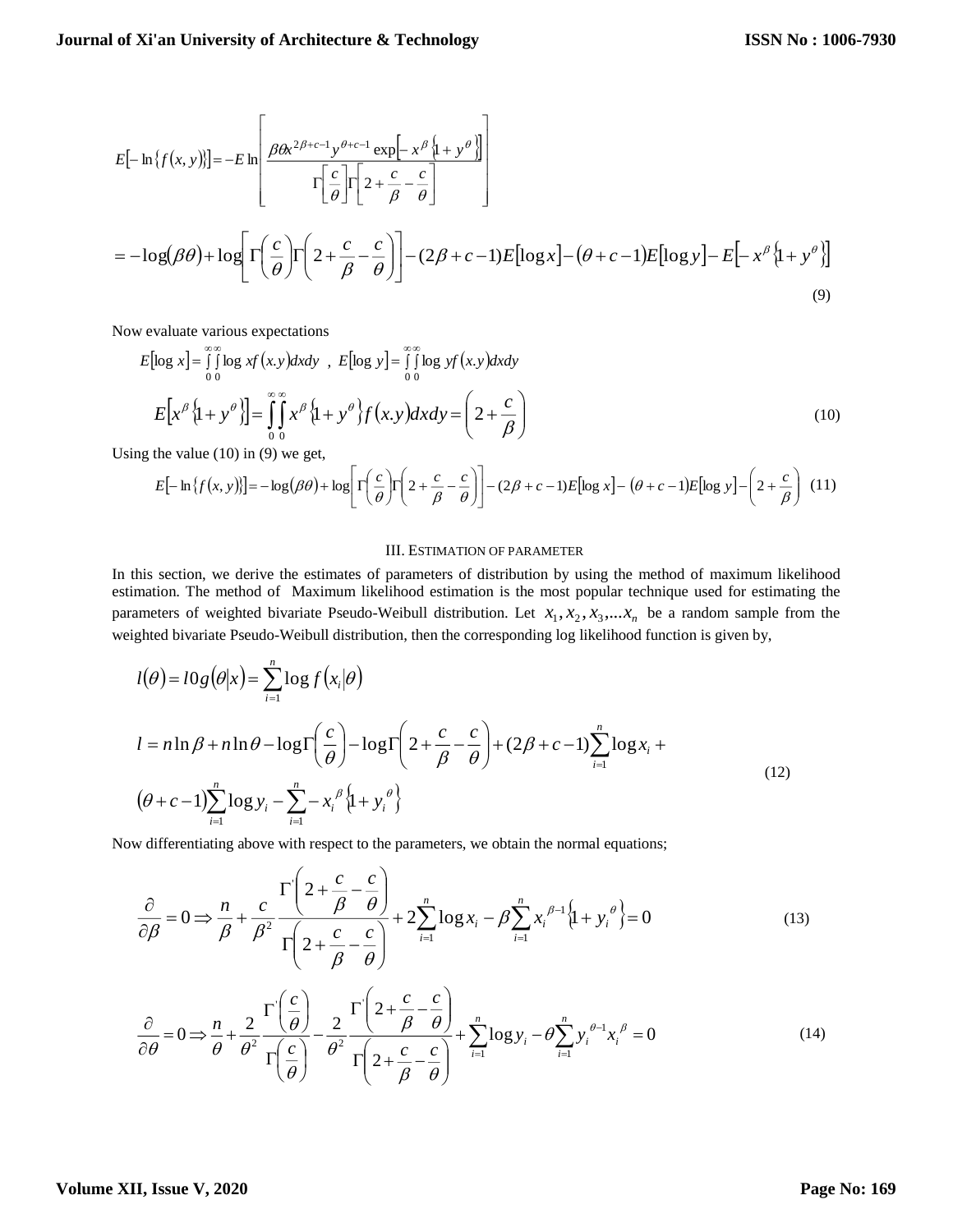$$
\frac{\partial}{\partial c} = 0 \Longrightarrow \frac{\Gamma\left(\frac{c}{\theta}\right)}{\Gamma\left(\frac{c}{\theta}\right)} + \left(\frac{1}{\beta} - \frac{1}{\theta}\right) \frac{\Gamma\left(2 + \frac{c}{\beta} - \frac{c}{\theta}\right)}{\Gamma\left(2 + \frac{c}{\beta} - \frac{c}{\theta}\right)} + \sum_{i=1}^{n} \log x_i + \sum_{i=1}^{n} \log y_i = 0 \tag{15}
$$

The MLE  $\hat{\eta} = (\hat{\beta}, \hat{\theta}, c)$  of  $\eta = (\beta, \theta, c)$  is obtained by solving the above nonlinear system of equations. It is usually more convenient to use nonlinear optimization algorithms such as quasi-Newton algorithm to numerically maximize the log likelihood function given in (12).

# IV. APPLICATIONS

*DATA I:* The first data set represents the survival times of a group of patients suffering from Head and Neck cancer diseases and treated using a combination of radiotherapy and chemotherapy (RT+CT). The data set has been previously used by Efron (1988) and Shanker et al., (2015). It has been successfully used to assess the superiority of the Exponential distribution over the Lindley distribution. It has forty four (44) observations and they are as follows:

12.20, 23.56, 23.74, 25.87, 31.98, 37, 41.35, 47.38, 55.46, 58.36, 63.47, 68.46, 78.26, 74.47, 81.43, 84, 92, 94, 110, 112, 119, 127, 130, 133, 140, 146, 155, 159, 173, 179, 194, 195, 209, 249, 281, 319, 339, 432, 469, 519, 633, 725, 817, 1776.

We have fitted the weighted bivariate Pseudo-Weibull and bivariate Pseudo-Weibull distribution to this data set. The parameter estimates, log-likelihood, AIC and BIC values are reported in the Table 2. From the table it is seen that weighted bivariate Pseudo-Weibull distribution has the minimum AIC and BIC values so we can conclude that the weighted bivariate Pseudo-Weibull distribution provides better fit than bivariate Pseudo-Weibull

Table -1 Summary of above data

| Min   | Ist Ou. | Median | Mean   | 3rd Ou | Max.    |
|-------|---------|--------|--------|--------|---------|
| 12.20 | 67.21   | 128.50 | 223.48 | 219.00 | 1776.00 |

| Table -2 ML estimates and Criteria for Comparison for data of patients suffering from head and neck cancer diseases |  |  |  |
|---------------------------------------------------------------------------------------------------------------------|--|--|--|
|---------------------------------------------------------------------------------------------------------------------|--|--|--|

| <b>Distribution</b> | <b>Estimates</b>   | $-2logL$ | AIC      | <b>AICC</b> | BIC      |
|---------------------|--------------------|----------|----------|-------------|----------|
| <b>WBPWD</b>        | $\beta = 0.19945$  | 92.20871 | 98.20871 | 98.80871    | 103.5613 |
|                     | $\theta = 030007$  |          |          |             |          |
|                     | $c = 0.52964$      |          |          |             |          |
| WBPWD               | $\beta = 0.08672$  | 150.255  | 154.255  | 154.5477    | 157.8234 |
|                     | $\theta = 0.11339$ |          |          |             |          |

**DATA II**: The second data set was given by Lee and Wang (2003) and it represents the remission times (in months) of a random sample of one hundred and twenty-eight (128) bladder cancer patients. Its application in survival analysis has been identified and the data set is as follows:

0.08, 2.09, 2.73, 3.48, 4.87, 6.94, 8.66, 13.11, 23.63, 0.20, 2.22, 3.52, 4.98, 6.99, 9.02, 13.29, 0.40, 2.26, 3.57, 5.06, 7.09, 9.22, 13.80, 25.74, 0.50, 2.46, 3.64, 5.09, 7.26, 9.47, 14.24, 25.82, 0.51, 2.54, 3.70, 5.17, 7.28, 9.74, 14.76, 26.31, 0.81, 2.62, 3.82, 5.32, 7.32, 10.06, 14.77, 32.15, 2.64, 3.88, 5.32, 7.39, 10.34, 14.83, 34.26, 0.90, 2.69, 4.18, 5.34, 7.59, 10.66, 15.96, 36.66, 1.05, 2.69, 4.23, 5.41, 7.62, 10.75, 15.62, 43.01, 1.19, 2.75, 4.26, 5.41, 7.63, 17.12, 46.12, 1.26, 2.83, 4.33, 5.49, 7.66, 11.25, 17.14, 79.05, 1.35, 2.87, 5.62, 7.87, 11.64, 17.36, 1.40, 3.02,4.34, 5.71, 7.93, 11.79, 18.10, 1.46, 4.40, 5.85, 8.26, 11.98, 19.13, 1.76, 3.25, 4.50, 6.25, 8.37, 12.02, 2.02, 3.31, 4.51, 6.54, 8.53, 12.03, 20.28, 2.02, 3.36, 6.93, 8.65, 12.63, 22.69

We have fitted the weighted bivariate Pseudo-Weibull and bivariate Pseudo-Weibull distribution to this data set. The parameter estimates, log-likelihood, AIC and BIC values are reported in the Table 4. From the table it is seen that weighted bivariate Pseudo-Weibull distribution has the minimum AIC and BIC values so we can conclude that the weighted bivariate Pseudo-Weibull distribution provides better fit than bivariate Pseudo-Weibull.